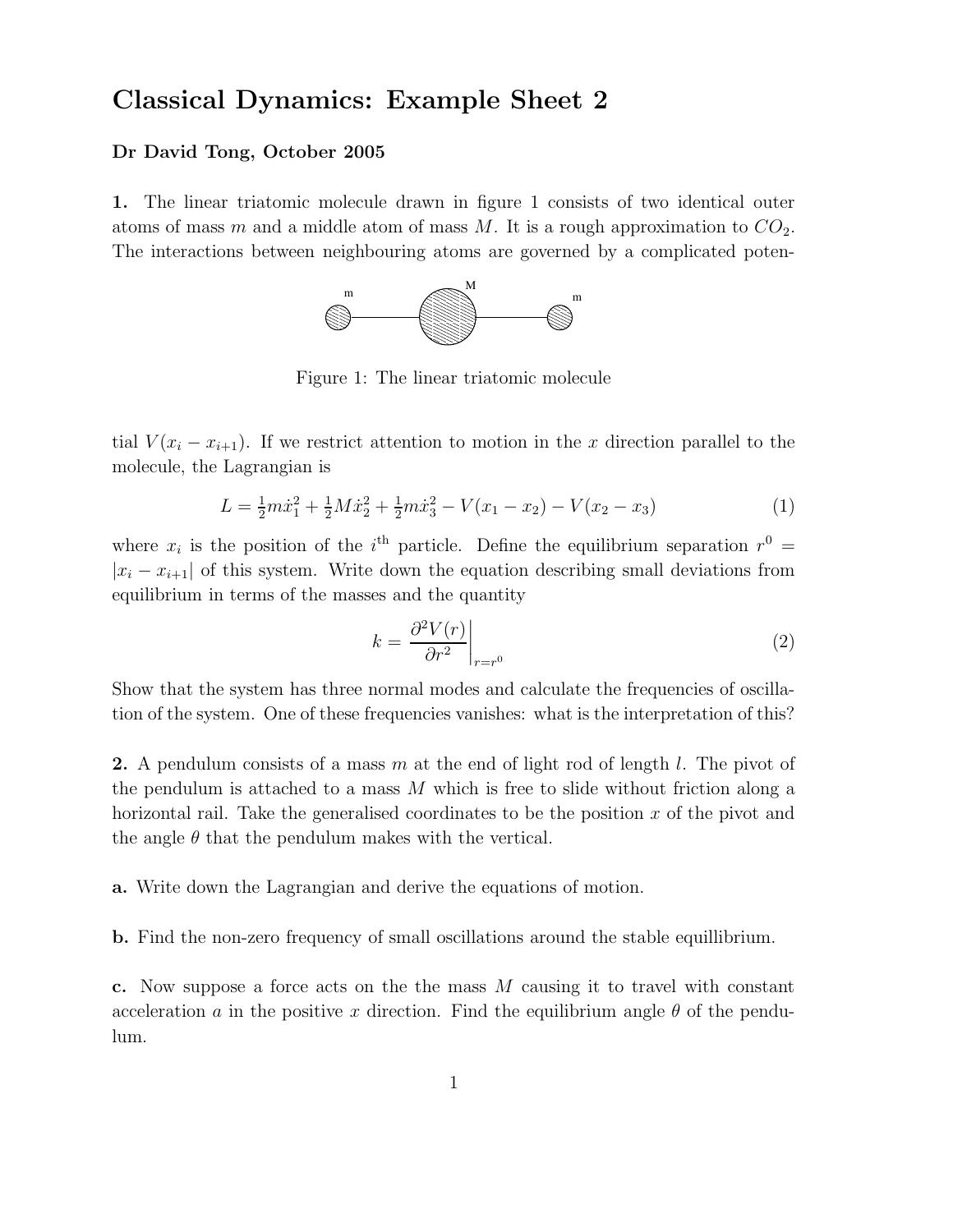

Figure 2: It's remarkably hard to draw curly springs on a computer.

3. Two equal masses  $m$  are connected to each other and to fixed points by three identical springs of force constant  $k$  as shown in figure 2. Write down the equations describing motion of the system in the direction parallel to the springs. Find the normal modes and their frequencies.

Suppose now that there are N equal masses joined by  $N+1$  springs with fixed end points. Write down the equations of motion in matrix form. Find the normal mode frequencies. (Hint: To find the normal mode frequencies, you could first try the easier problem with "periodic boundary conditions" in which all masses lie on a circle with the first and last masses are identified)

4. Show that for any solid, the sum of any two principal moments of inertia is not less than the third. For what shapes is the sum of two equal to the third?

Calculate the moments of inertia of:

i) A uniform sphere of mass  $M$ , radius  $R$  about a diameter

ii) A hollow sphere of mass  $M$ , radius  $R$  about a diameter

iii) A uniform circular cone of mass  $M$ , height h and base radius R with respect to the principal axes whose origin is at the vertex of the cone.

iv) A solid uniform cylinder of radius r, height  $2h$  and mass M about its centre of mass. For what height-to-radius ratio does the cylinder spin like a sphere?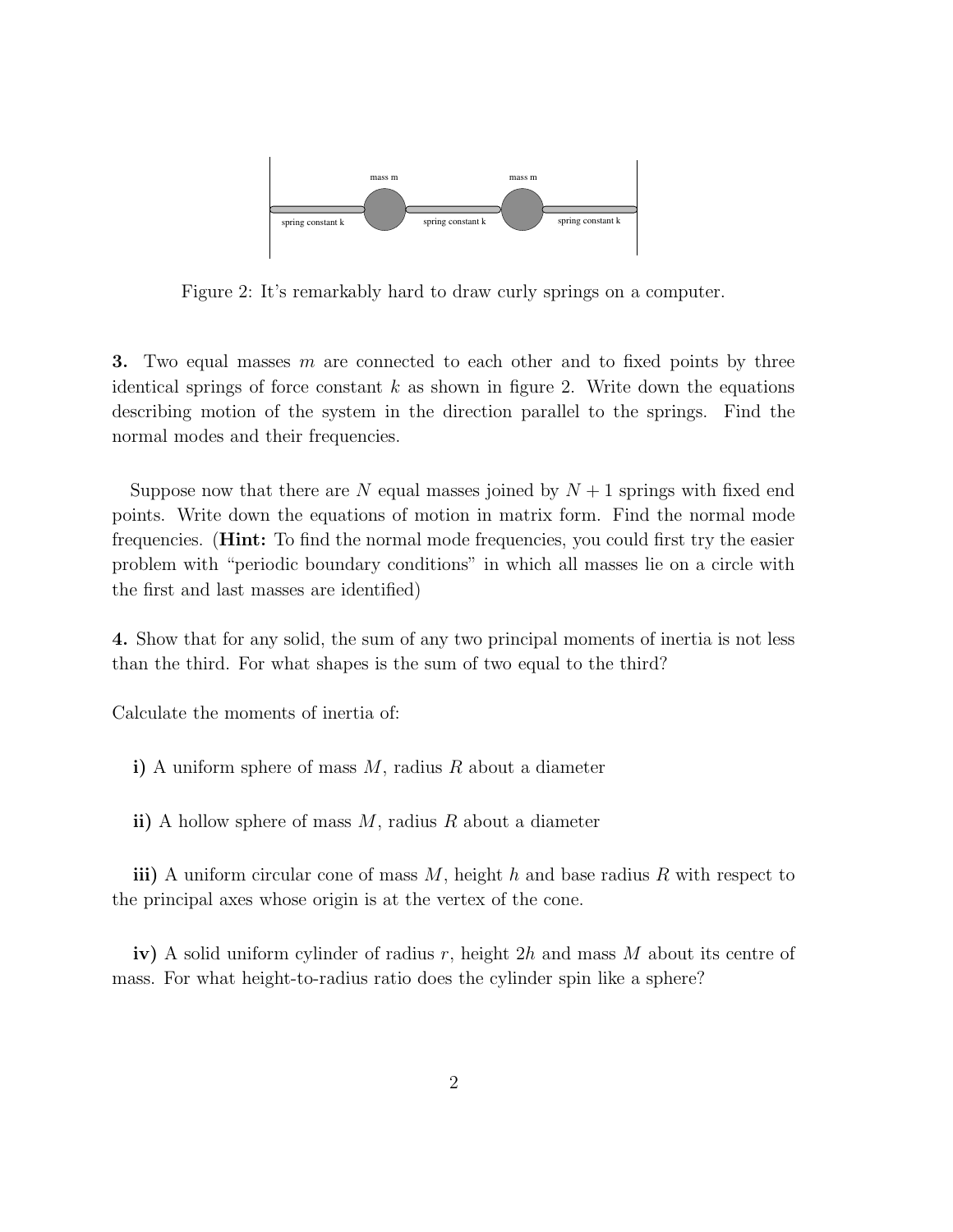v) A uniform ellipsoid of mass  $M$ , defined by

$$
\frac{x^2}{a^2} + \frac{y^2}{b^2} + \frac{z^2}{c^2} \le R^2
$$
\n(3)

with respect to the  $(x, y, z)$  axes with origin at the centre of mass. (**Hint:** with a change of coordinates, you can reduce this problem to that of the solid sphere).

5. Four equal, uniform rods of mass m and length  $2a$  are hinged together to form a rhombus  $ABCD$ . The point A is fixed, while C lies directly beneath it and is free to slide up and down. The whole system can rotate around the vertical. Let  $\theta$  be the angle that AB makes with the vertical, and  $\phi$  be the angular velocity around the vertical, as shown in figure 3.

Find the Lagrangian for this system and show that there are two conserved constants of motion.



Figure 3: The rotating rhombus.

**6.** A hollow cylinder of radius  $R_2$  rolls, without slipping, on a fixed cylinder of radius  $R_1$  as shown in Figure 4. Denote the angle through the centre of the first cylinder and the point of contact by  $\theta$ . Denote the angle of a marked point on upper cylinder with respect to a vertical axis by  $\phi$ . Assume that the upper cylinder starts perched near the top at  $\theta = 0$ , and that it rolls without slipping, acted upon by gravity. Show that the constraint for small  $\theta$  is

$$
R_1 \theta = R_2(\phi - \theta) \tag{4}
$$

Is this constraint holonomic? Can the system be described by holonomic constraints for all θ? Write down the Lagrangian for the system assuming that this constraint holds.